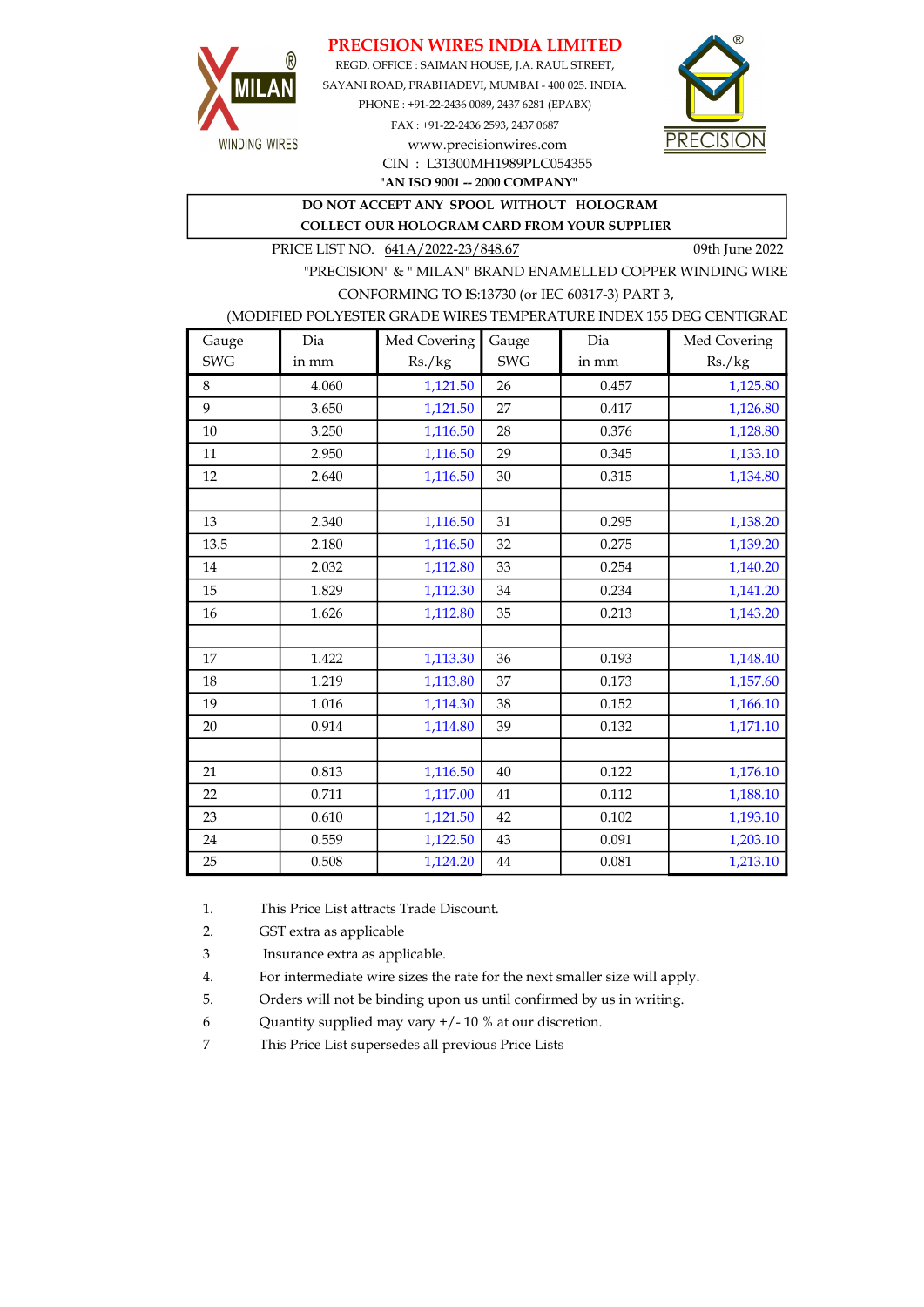

## PRECISION WIRES INDIA LIMITED

REGD. OFFICE : SAIMAN HOUSE, J.A. RAUL STREET, SAYANI ROAD, PRABHADEVI, MUMBAI - 400 025. INDIA. PHONE : +91-22-2436 0089, 2437 6281 (EPABX) FAX : +91-22-2436 2593, 2437 0687 www.precisionwires.com



CIN : L31300MH1989PLC054355 "AN ISO 9001 -- 2000 COMPANY"

DO NOT ACCEPT ANY SPOOL WITHOUT HOLOGRAM COLLECT OUR HOLOGRAM CARD FROM YOUR SUPPLIER

PRICE LIST NO. 641B/2022-23/848.67 09th June 2022

"PRECISION" & " MILAN" BRAND ENAMELLED COPPER WINDING WIRE CONFORMING TO IS:13730 PART 13, ( IEC 60317-13)

#### (DUAL COATED WIRES CLASS H+ WIRES TEMPERATURE INDEX 200 DEG CENTIGRAD

| Gauge           | Dia   | Med Covering | Gauge           | Dia   | Med Covering |
|-----------------|-------|--------------|-----------------|-------|--------------|
| <b>SWG</b>      | in mm | Rs./kg       | <b>SWG</b>      | in mm | Rs./kg       |
| 8               | 4.060 | 1,146.30     | 26              | 0.457 | 1,148.00     |
| 9               | 3.650 | 1,146.30     | 27              | 0.417 | 1,149.50     |
| 10              | 3.250 | 1,143.30     | 28              | 0.376 | 1,151.00     |
| 11              | 2.950 | 1,143.30     | 29              | 0.345 | 1,154.50     |
| $\overline{12}$ | 2.640 | 1,143.30     | $\overline{30}$ | 0.315 | 1,155.50     |
|                 |       |              |                 |       |              |
| 13              | 2.340 | 1,143.30     | 31              | 0.295 | 1,158.40     |
| 13.5            | 2.180 | 1,143.30     | 32              | 0.275 | 1,159.40     |
| 14              | 2.032 | 1,138.80     | 33              | 0.254 | 1,160.40     |
| 15              | 1.829 | 1,138.30     | 34              | 0.234 | 1,161.40     |
| 16              | 1.626 | 1,138.80     | 35              | 0.213 | 1,163.40     |
|                 |       |              |                 |       |              |
| 17              | 1.422 | 1,139.30     | 36              | 0.193 | 1,167.90     |
| 18              | 1.219 | 1,139.80     | 37              | 0.173 | 1,174.90     |
| 19              | 1.016 | 1,140.30     | 38              | 0.152 | 1,183.40     |
| 20              | 0.914 | 1,140.80     | 39              | 0.132 | 1,188.40     |
|                 |       |              |                 |       |              |
| 21              | 0.813 | 1,142.50     | 40              | 0.122 | 1,193.40     |
| 22              | 0.711 | 1,143.00     | 41              | 0.112 | 1,205.40     |
| 23              | 0.610 | 1,145.00     | 42              | 0.102 | 1,213.40     |
| 24              | 0.559 | 1,146.00     | 43              | 0.091 | 1,220.40     |
| 25              | 0.508 | 1,147.00     | 44              | 0.081 | 1,230.40     |

- 1. This Price List attracts Trade Discount.
- 2. GST extra as applicable
- 3 Insurance extra as applicable.
- 4. For intermediate wire sizes the rate for the next smaller size will apply
- 5. Orders will not be binding upon us until confirmed by us in writing.
- 6. Quantity supplied may vary  $+/-10\%$  at our discretion.
- 7 This Price List supersedes all previous Price Lists



## PRECISION WIRES INDIA LIMITED

REGD. OFFICE : SAIMAN HOUSE, J.A. RAUL STREET, SAYANI ROAD, PRABHADEVI, MUMBAI - 400 025. INDIA. PHONE : +91-22-2436 0089, 2437 6281 (EPABX)

> www.precisionwires.com CIN : L31300MH1989PLC054355 FAX : +91-22-2436 2593, 2437 0687